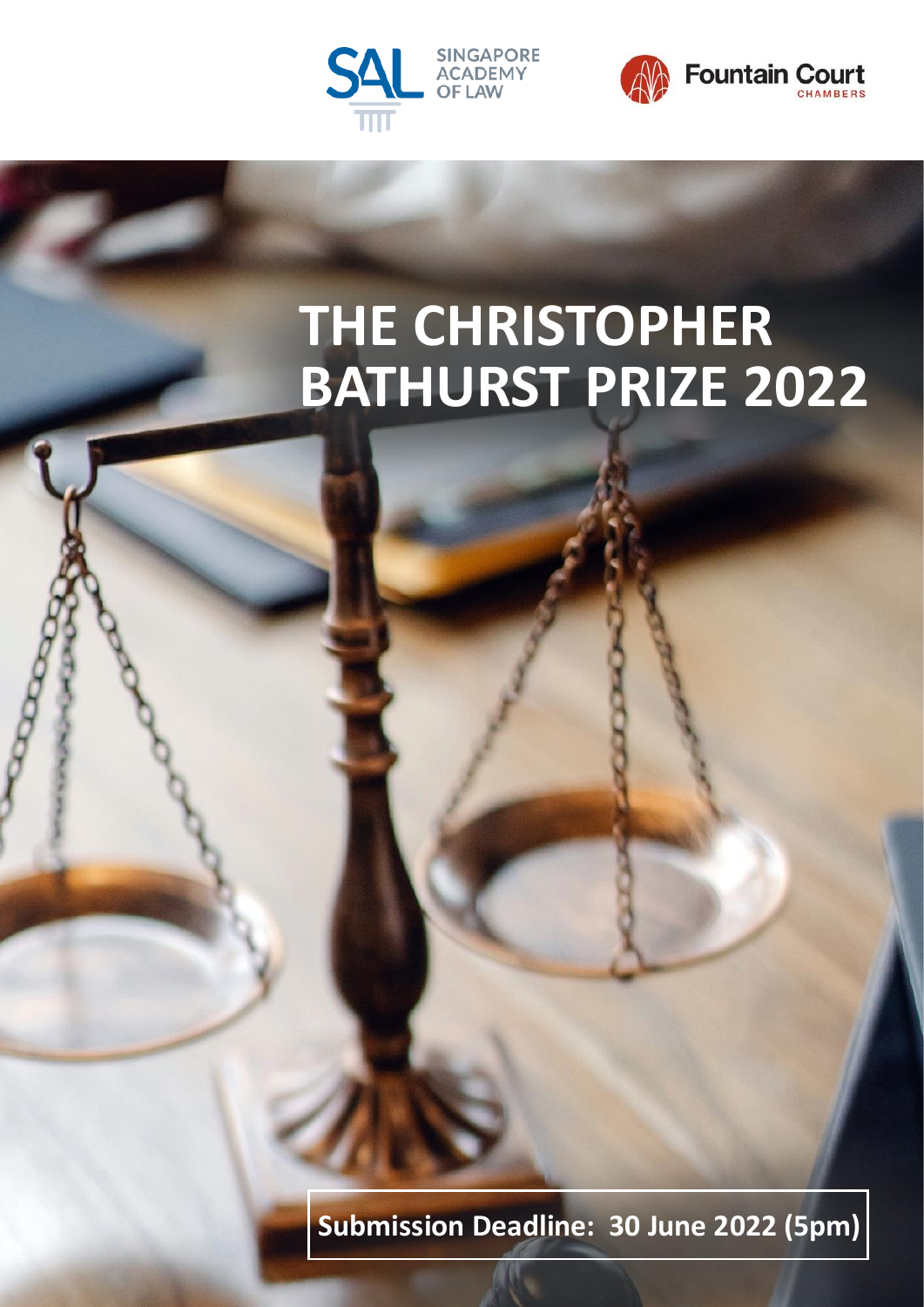## **ABOUT THE PRIZE**

Christopher Bathurst QC (1934-2009) was a member of Fountain Court Chambers and a leading practitioner at the Commercial Bar in London who developed a substantial practice in Southeast Asia, particularly Singapore. He was regarded by many practitioners in Singapore not just as a formidable advocate and adviser but also as a friend and mentor. His cases include the leading decision of Caparo v Dickman [1990] 2 AC 605 and after that he developed a substantial Singaporean arbitration practice. As Viscount Bledisloe, Christopher was an elected hereditary peer, and a popular and energetic cross-bench member of the House of Lords.

This Prize seeks to honour his memory.

*Sponsored by Fountain Court Chambers.*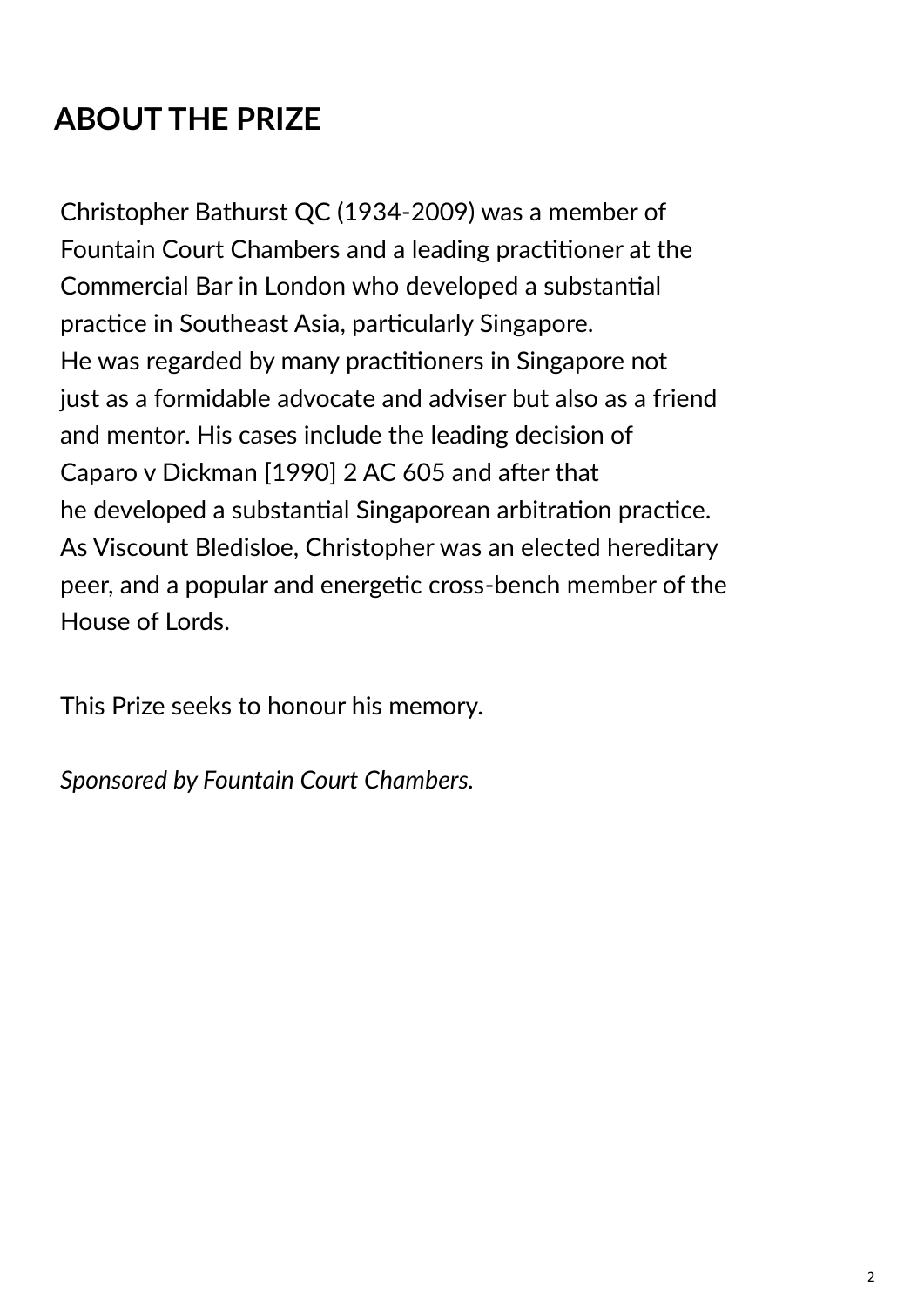## **THE CHRISTOPHER BATHURST PRIZE QUESTION**

#### **INSTRUCTIONS TO ADVISE IN WRITING**

Counsel is instructed to advise in writing on two potential claims by the Auld King group against Instructing Solicitors' client, We Know Green Consultants Pte Ltd ("**WKG**").

WKG are a firm of environmental consultants, based in Singapore. WKG were engaged by Auld King, an international energy group, to report on environmental issues in connection with the construction of a coal-fired power plant and associated sea terminal in a South East Asian country. WKG provided a report in January 2017 which contained two errors.

First, WKG advised on the environmental permits required for the operation of the power plant but omitted a particular permit for the discharge of certain effluent. This error was not identified until a few weeks before the plant was due to go into operation in March 2019. An application was then made, but the permit was not issued until March 2020. The plant therefore commenced operations 12 months late, foregoing revenue of \$50 million and expected profit of \$7.5 million over that period, and incurring costs of \$5 million to keep the plant "mothballed".

In the meantime, in May 2018, the national legislature passed the Environmental Protection (Cleaner Power) Act. Amongst other measures, it required that all coal-fired power plants commencing operations on or after 1 May 2019 would have to be fitted with filters for  $NO<sub>x</sub>$  and other pollutants. For Auld King's plant, the cost of fitting these filters was \$5 million.

Secondly, WKG conducted an environmental survey of the land on which the plant and terminal were to be built. WKG failed to notice substantial pollution on the terminal site which was likely to poison a reservoir if not tackled. The pollution was subsequently discovered after the land was purchased and construction commenced. Once discovered, the local environmental regulator ordered a clean-up, at the cost of \$8 million.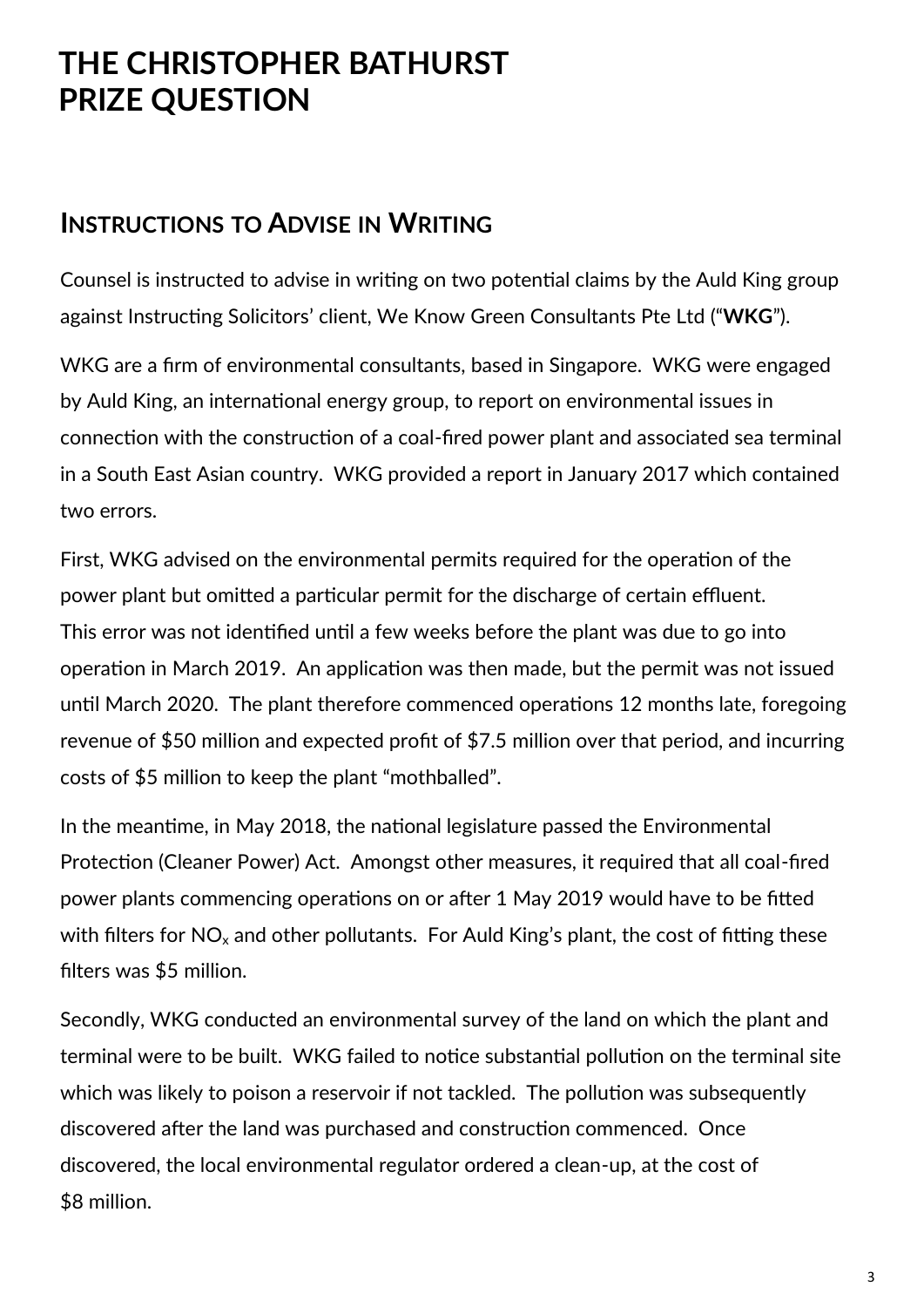## **THE CHRISTOPHER BATHURST PRIZE QUESTION**

WKG was engaged to provide its report under a letter of engagement with Auld King (International Projects) Ltd. As it was envisaged that another group company, Auld King (Power Generation) Ltd would be the owner and operator of the power plant and sea terminal, the letter of engagement provided that WKG's report would be made available to Auld King (Power Generation) Ltd, and the report was addressed to both these companies.

In March 2017, Auld King realised that the sea terminal could be used for more than just the importation of coal for the power plant and decided it should be run as a stand-alone business. In a late change to the project structure, a new company, Auld King (Terminal Operations) Ltd was incorporated and became the owner and operator of the sea terminal. Representatives of all three Auld King companies attended a Q&A session with WKG in April 2017 to discuss the report, but no amendment was made to the letter of engagement.

Auld King (International Projects) Ltd, Auld King (Power Generation) Ltd and Auld King (Terminal Operations) Ltd are all wholly-owned subsidiaries of Auld King (Holdings) PLC, the UK-listed parent company of the group.

The Auld King group alleges that WKG was negligent and is threatening proceedings against WKG, seeking to recover 12-months' lost revenue from the power plant, the cost of mothballing the plant, of the filters and of cleaning up the pollution. WKG accepts that it should have identified the permit and the pollution in its report, but seeks advice on whether it has any defence to these claims.

It is not clear whether English or Singapore law is to be applied. Counsel is therefore requested to identify any differences which are material to the advice. (Separate advice will be sought on the conflicts of law question, so Counsel need not address that issue.)

#### **END OF QUESTION**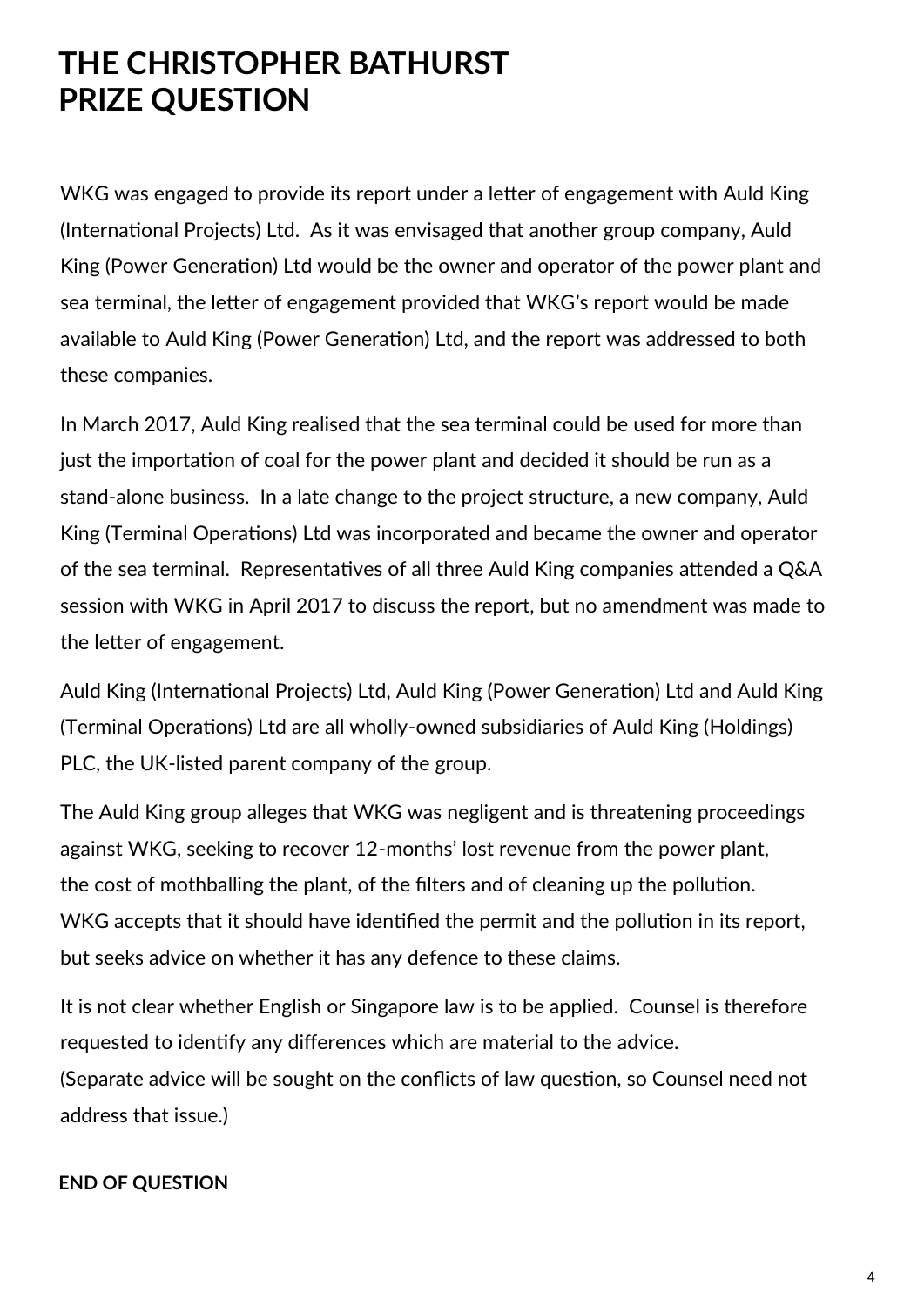## **PRIZE RULES**

### **ELIGIBILITY**

The Competition is open to:

- a) every Full-time student enrolled in the LL.B. or LL.M. or PhD programme at the National University of Singapore Faculty of Law;
- b) every Full-time student enrolled in the LL.B. or JD programme at the Singapore Management University School of Law;
- c) every Full-time student enrolled in the LL.B. or JD programme at the Singapore University of Social Sciences Faculty of Law; and
- d) every Qualified Person under the Legal Profession Act who is aged 30 years or younger, as at 1 January this year.

Persons related to SAL (full-time & part-time staff and members of the Senate) and Fountain Court (all barristers & support staff) are not eligible. Please note that only one entry per person is allowed.

#### **PRIZE**

The Prize is an all-expenses-paid two-week internship at Fountain Court Chambers in London.

Expenses covered include: Return (economy) airfare; accommodation in a selfcontained flat or studio apartment; and a per diem allowance to cover reasonable living and work travel expenses in London.

The internship will take place within one year of the announcement of the winner, on dates to be agreed mutually between Fountain Court Chambers and the winner.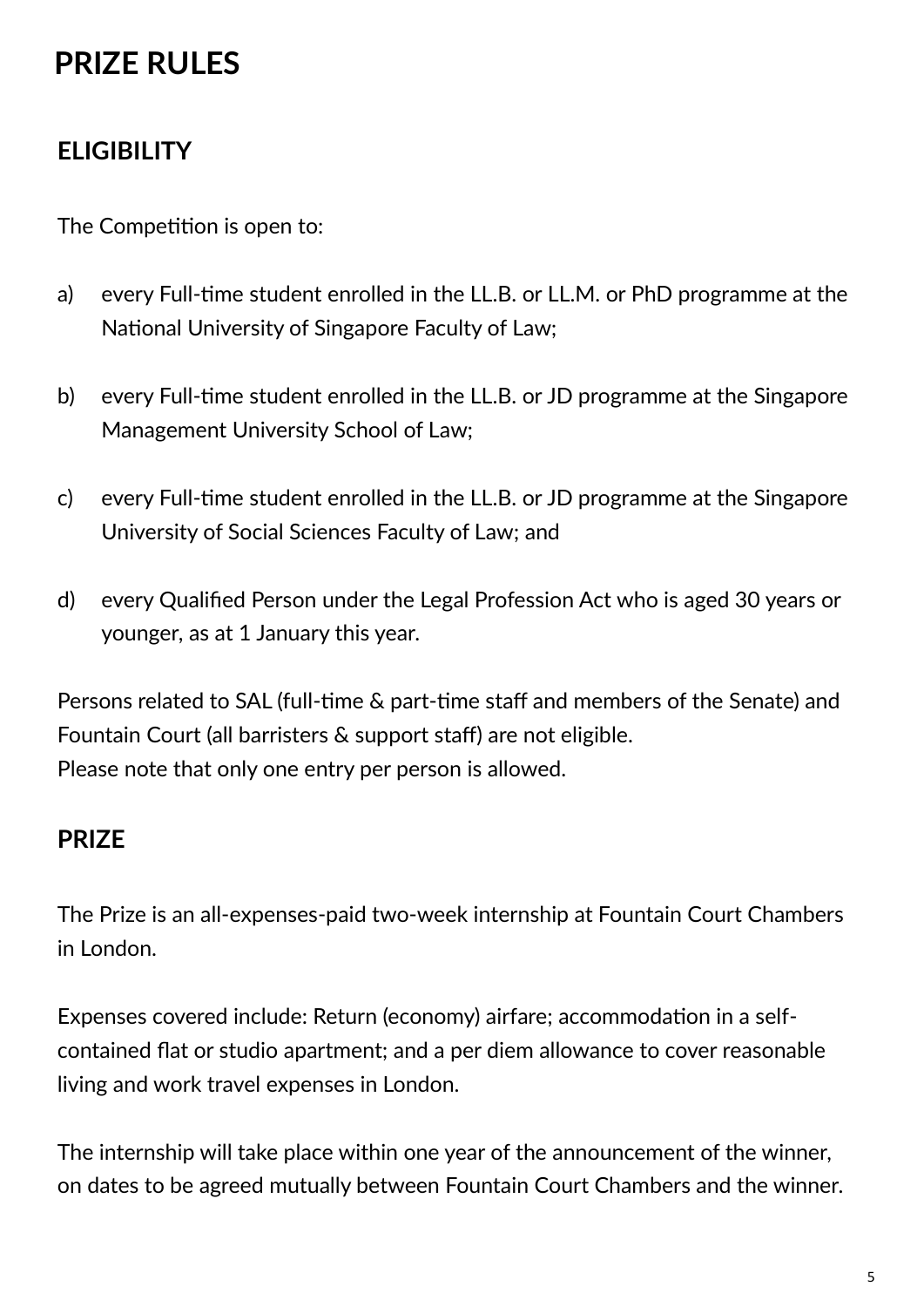## **PRIZE RULES**

### **JUDGING CRITERIA**

Entries will be judged on the following criteria (in no particular order): originality; critical analysis; succinctness; clarity; persuasiveness (where arguments are made) and pragmatism (in the case of suggestions or proposals).

#### **JUDGING PANEL**

The Judging Panel will comprise members appointed by Fountain Court and SAL. All decisions of the Judging Panel and incidental decisions thereto, are final, and no correspondence will be entertained.

### **DEADLINE**

The deadline for submission can be found on the same document as this year's Problem. Entries must be submitted via email to awards@sal.org.sg with the title, 'Entry for Christopher Bathurst Prize 2022'.

#### **ENTRY FORMAT**

Entries are to be written in English. Entries should not exceed 3,500 words, including references, footnotes, charts, tables, diagrams, and appendices. Entries must be submitted in Word format and double-spaced. Compliance with the style guide for the Singapore Law Reports is recommended but not required.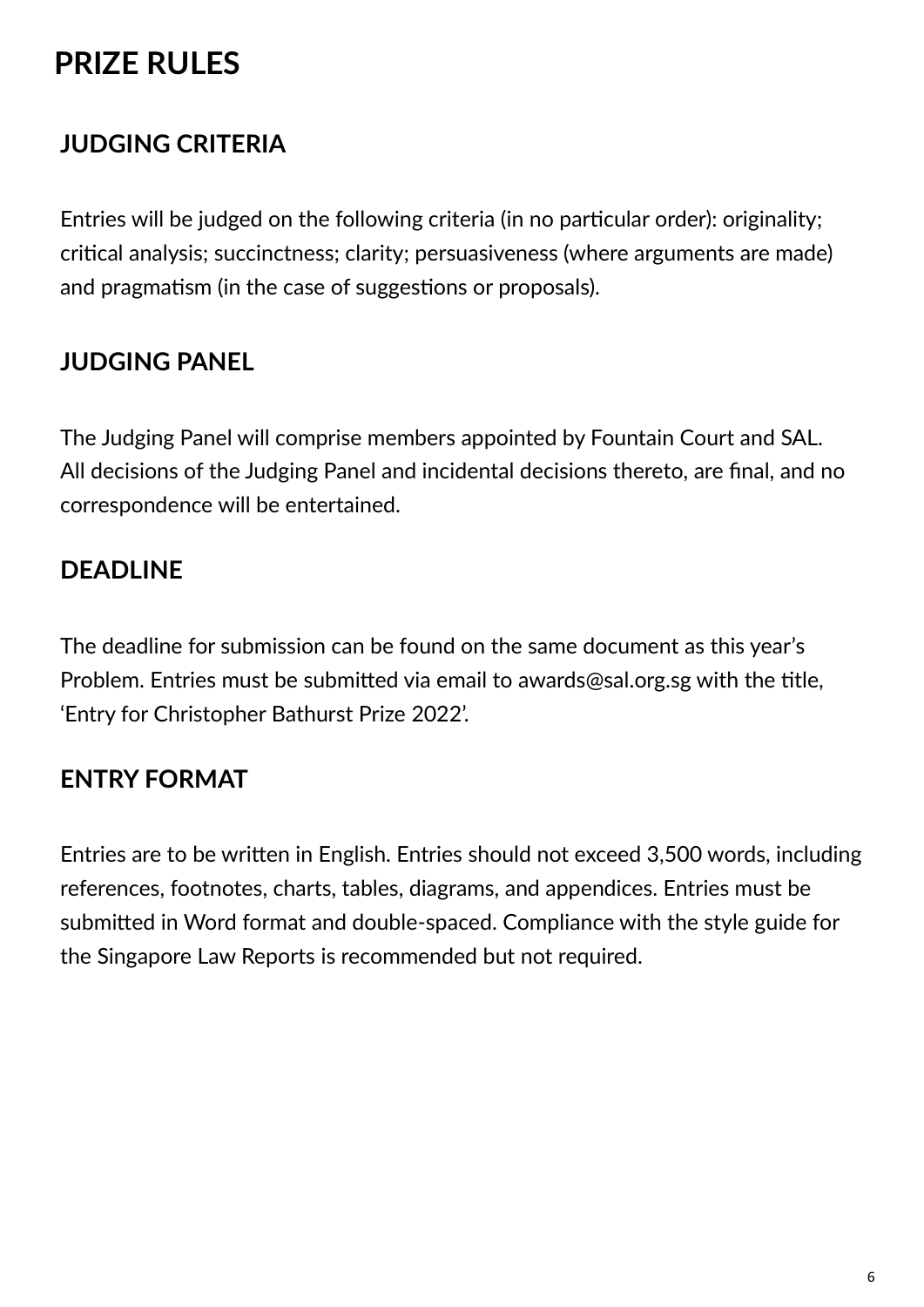## **PRIZE RULES**

#### **COVER SHEET**

Entries must be prefaced with a separate cover sheet (legal advice and cover sheet are to be attached to the e-mail as separate documents) with the following information on the cover page:

- a) Full Name
- b) Last 3 digits + alphabet of your NRIC or passport number (e.g. 123A)
- c) Institution (university or employer)
- d) E-mail address
- e) Mobile number
- f) Total word count (including references, footnotes, charts, tables, diagrams, and appendices)

#### **IDENTIFICATION**

Please indicate the last 3 digits + alphabet of your NRIC or passport number (e.g. 123A) in the header of every page of the legal advice. Do not indicate any other information which may identify the author.

#### **SOLE ORIGINAL WORK, COPYRIGHT**

By participating in the Prize, the author warrants that the work is entirely the author's own. Joint submissions are not allowed. The following sentence is to be added at the end of the legal advice: "The author agrees to assign copyright of the work to Fountain Court Chambers and the Singapore Academy of Law, which shall hold the copyright jointly."